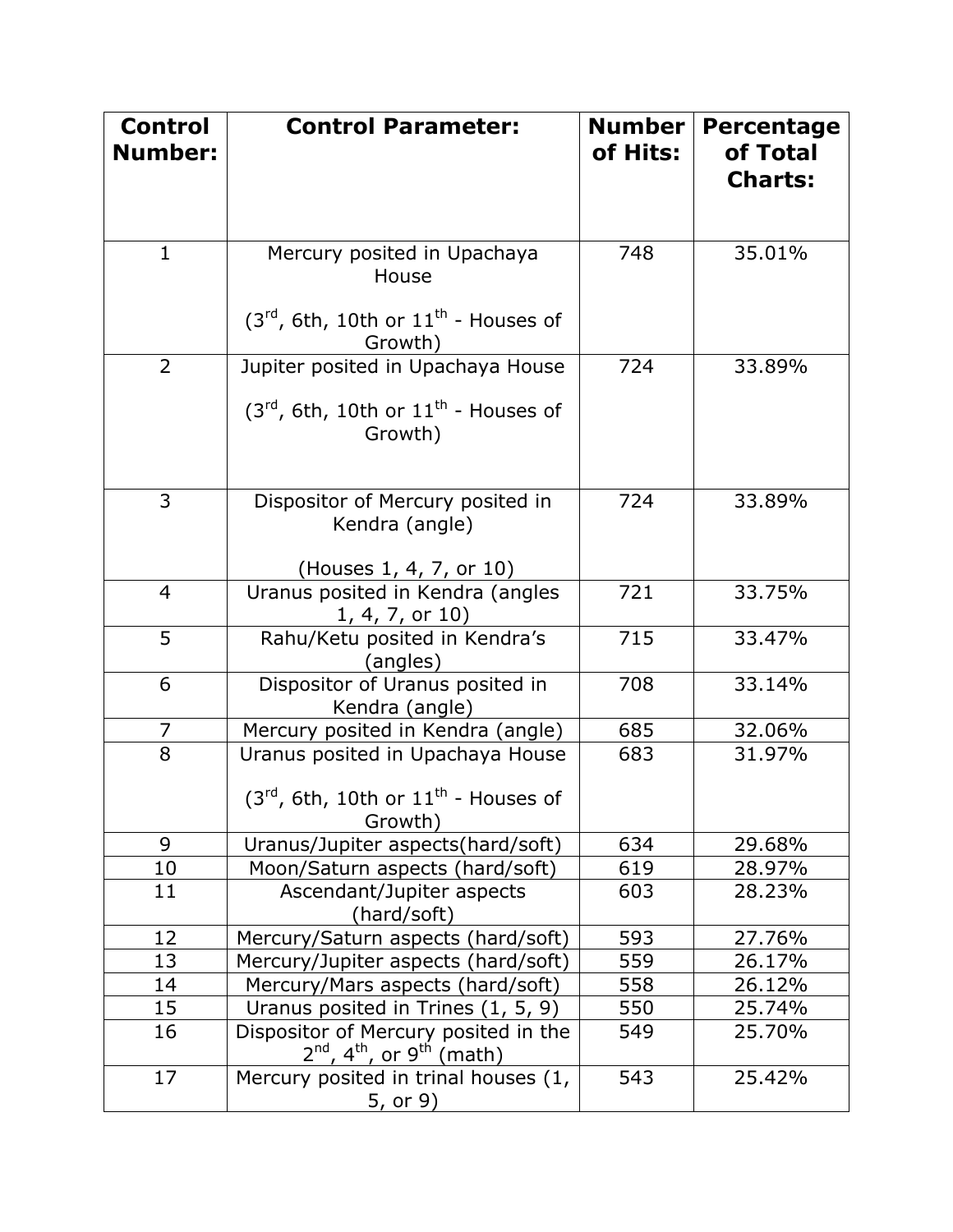| 18 | Venus posited in 3 <sup>rd</sup> , 6 <sup>th</sup> , or 9th                         | 540 | 25.28% |
|----|-------------------------------------------------------------------------------------|-----|--------|
| 19 | Jupiter posited in Trines (1, 5, or<br>9)                                           | 539 | 25.23% |
| 20 | Mercury posited in 2 <sup>nd</sup> , 4 <sup>th</sup> , or 9 <sup>th</sup><br>(math) | 521 | 24.39% |
| 21 | Mercury/Venus aspects (hard/soft)                                                   | 496 | 23.22% |
| 22 | Rahu or Ketu in Jupiter's star<br>(Nakshatra)                                       | 471 | 22.05% |
| 23 | Moon in hard aspect to Saturn<br>(including conjunctions)                           | 453 | 21.20% |
| 24 | Mercury/Saturn hard aspects                                                         | 434 | 20.31% |
| 25 | Jupiter/Uranus soft aspects                                                         | 334 | 15.63% |
| 26 | Moon/Mercury aspects (hard/soft)                                                    | 316 | 14.79% |
| 27 | Mercury/Uranus aspects<br>(hard/soft)                                               | 305 | 14.27% |
| 28 | Ascendant/Jupiter soft aspects                                                      | 304 | 14.23% |
| 29 | Jupiter/Uranus hard aspects                                                         | 300 | 14.04% |
| 30 | Ascendant/Jupiter hard aspects                                                      | 299 | 13.99% |
| 31 | Mercury/Jupiter hard aspects                                                        | 295 | 13.81% |
| 32 | Moon/Uranus aspects (hard/soft)                                                     | 292 | 13.67% |
| 33 | Dispositor of Uranus posited in<br>Jupiter's star                                   | 275 | 12.87% |
| 34 | Mercury/Jupiter soft aspect                                                         | 264 | 12.35% |
| 35 | Uranus posited in Jupiter's star                                                    | 263 | 12.31% |
| 36 | Dispositor of Mercury posited in<br>Jupiter's star                                  | 261 | 12.21% |
| 37 | Mercury posited in Jupiter's star                                                   | 249 | 11.65% |
| 38 | Lord of the $8th$ cusp in Jupiter's star                                            | 246 | 11.51% |
| 39 | Lord of the 8 <sup>th</sup> cusp in Mercury's<br>star                               | 235 | 11.00% |
| 40 | Lord of the 5 <sup>th</sup> cusp in Jupiter's star                                  | 233 | 10.90% |
| 41 | Lord of the 9 <sup>th</sup> cusp in Jupiter's star                                  | 232 | 10.86% |
| 42 | Jupiter posited in Mercury's star                                                   | 213 | 9.97%  |
| 43 | Dispositor of Ketu posited in the<br>8th                                            | 203 | 9.50%  |
| 44 | Debilitated Jupiter                                                                 | 199 | 9.31%  |
| 45 | Dispositor of Jupiter posited in<br>Jupiter's star                                  | 198 | 9.26%  |
| 46 | Mercury in Libra                                                                    | 196 | 9.17%  |
| 47 | Venus posited in the 3rd                                                            | 191 | 8.94%  |
| 48 | Dispositor of Rahu posited in the<br>8th                                            | 190 | 8.89%  |
| 49 | Mercury posited in Scorpio                                                          | 189 | 8.84%  |